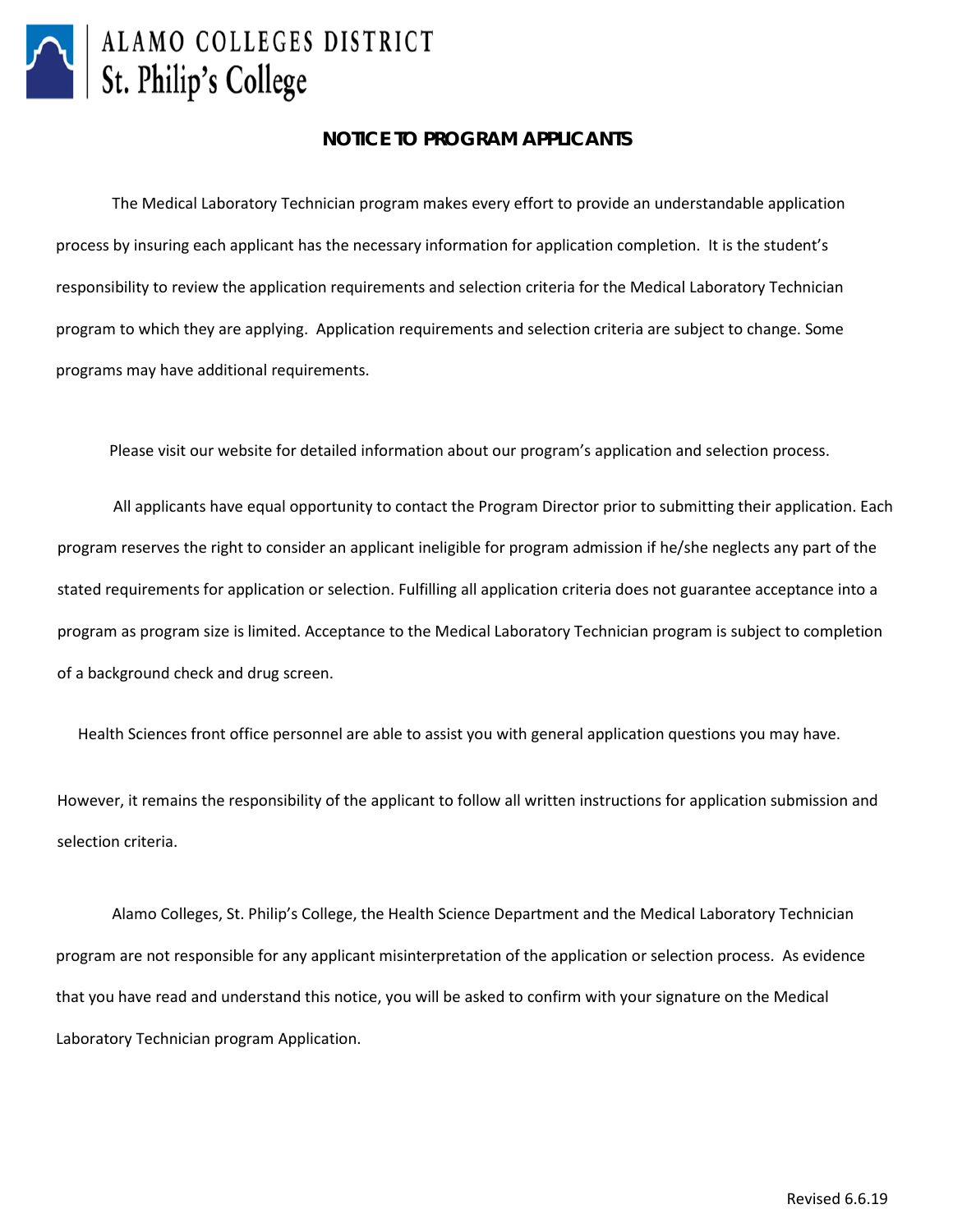

ALAMO COLLEGES DISTRICT St. Philip's College

### **STUDENT APPLICATION FORM**

| Medical Laboratory Technician Program                                                                                                                                                                                                                                                                                                                                                       |                                 |                                             |                                           | <b>Desired Entry Date:</b> |                          |              |  |
|---------------------------------------------------------------------------------------------------------------------------------------------------------------------------------------------------------------------------------------------------------------------------------------------------------------------------------------------------------------------------------------------|---------------------------------|---------------------------------------------|-------------------------------------------|----------------------------|--------------------------|--------------|--|
| Name: (Last, First, MI)                                                                                                                                                                                                                                                                                                                                                                     |                                 |                                             | <b>SS#:</b><br>Alamo Student? Banner ID#: |                            |                          |              |  |
| <b>Street Address</b>                                                                                                                                                                                                                                                                                                                                                                       | Apt#                            | <b>City</b>                                 | <b>State</b>                              | Zip                        | Email:                   |              |  |
| <b>Home Phone:</b>                                                                                                                                                                                                                                                                                                                                                                          | <b>Cell or Alternate Phone:</b> |                                             |                                           |                            |                          |              |  |
| <b>College/University Attended</b>                                                                                                                                                                                                                                                                                                                                                          |                                 | (include attachments as necessary)          |                                           | <b>Degree</b>              | <b>Hours Completed</b>   | <b>Dates</b> |  |
|                                                                                                                                                                                                                                                                                                                                                                                             |                                 |                                             |                                           |                            |                          |              |  |
|                                                                                                                                                                                                                                                                                                                                                                                             |                                 |                                             |                                           |                            |                          |              |  |
|                                                                                                                                                                                                                                                                                                                                                                                             |                                 |                                             |                                           |                            |                          |              |  |
| <b>Employment History</b>                                                                                                                                                                                                                                                                                                                                                                   | <b>Employer</b>                 | (include attachments as necessary)          |                                           | <b>Job Title</b>           | <b>Dates</b>             |              |  |
|                                                                                                                                                                                                                                                                                                                                                                                             |                                 |                                             |                                           |                            |                          |              |  |
|                                                                                                                                                                                                                                                                                                                                                                                             |                                 |                                             |                                           |                            |                          |              |  |
|                                                                                                                                                                                                                                                                                                                                                                                             |                                 |                                             |                                           |                            |                          |              |  |
| Are you eligible to work in the United States? Yes ____ No ____                                                                                                                                                                                                                                                                                                                             |                                 |                                             |                                           |                            |                          |              |  |
| Convicted of a felony? Yes ____ No _____<br>Convicted of a misdemeanor? Yes _____ No ___                                                                                                                                                                                                                                                                                                    |                                 |                                             |                                           |                            |                          |              |  |
| Enrollment into the Medical Laboratory Technician program by students with felony convictions could result in denial of<br>licensure or certification. These students would not be eligible for admission into the program until a declaratory order process is<br>completed with the licensure or certification board and proof of eligibility for licensure or certification is provided. |                                 |                                             |                                           |                            |                          |              |  |
| <b>Medical Emergency Numbers:</b><br><b>Name</b>                                                                                                                                                                                                                                                                                                                                            |                                 |                                             | Relationship                              |                            | <b>Phone Number</b>      |              |  |
|                                                                                                                                                                                                                                                                                                                                                                                             |                                 |                                             |                                           |                            |                          |              |  |
| $\sim$ and the state is in $H_{\rm{max}}$                                                                                                                                                                                                                                                                                                                                                   |                                 | $\mathbf{r}$ . The first state $\mathbf{r}$ | $H = -H -$                                | $1.111 - 1.11$             | ويتكالمستوجات وبالمماطور |              |  |

*I understand that falsification of any information on application will automatically disqualify me as an applicant for admission and will result in my being dropped from the Medical Laboratory Technician program.* 

*I have read and understand the Notice to Program Applicants.*

**Applicant Signature Date** 

**APPLICATION CHECKLIST**

\_\_\_\_\_\_\_\_\_\_\_\_\_\_\_\_\_\_\_\_\_\_\_\_\_\_\_\_\_\_\_\_\_\_\_\_\_\_\_\_\_\_ \_\_\_\_\_\_\_\_\_\_\_\_\_\_\_\_\_\_\_\_\_\_\_\_\_\_\_\_\_\_\_